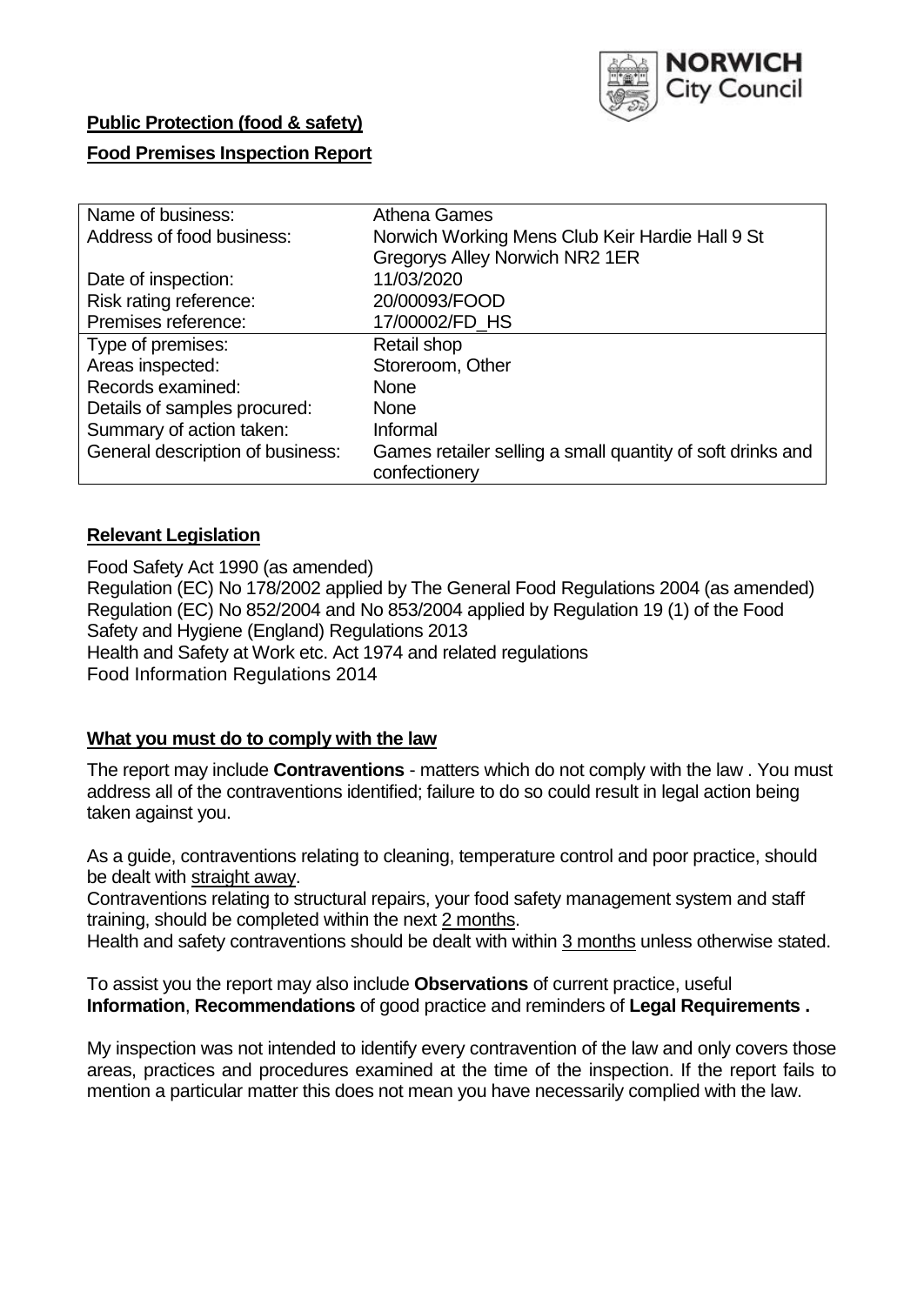# **FOOD SAFETY**

#### **How we calculate your Food Hygiene Rating:**

The food safety section has been divided into the three areas which you are scored against for the hygiene rating: 1. food hygiene and safety procedures, 2. structural requirements and 3. confidence in management/control procedures. Each section begins with a summary of what was observed and the score you have been given. Details of how these scores combine to produce your overall food hygiene rating are shown in the table.

| <b>Compliance Area</b>                     |          |                  |           | <b>You Score</b> |               |    |           |    |          |  |  |
|--------------------------------------------|----------|------------------|-----------|------------------|---------------|----|-----------|----|----------|--|--|
| Food Hygiene and Safety                    |          |                  |           | $\bf{0}$         | 5             | 10 | 15        | 20 | 25       |  |  |
| <b>Structure and Cleaning</b>              |          |                  | 0         | 5                | 10            | 15 | 20        | 25 |          |  |  |
| Confidence in management & control systems |          |                  | $\bf{0}$  | 5                | 10            | 15 | 20        | 30 |          |  |  |
|                                            |          |                  |           |                  |               |    |           |    |          |  |  |
| <b>Your Total score</b>                    | $0 - 15$ | 20               | $25 - 30$ |                  | $35 - 40$     |    | $45 - 50$ |    | > 50     |  |  |
| <b>Your Worst score</b>                    | 5        | 10 <sup>10</sup> | 10        |                  | 15            |    | 20        |    |          |  |  |
|                                            |          |                  |           |                  |               |    |           |    |          |  |  |
| <b>Your Rating is</b>                      | 5        | 4                |           | 3                | $\mathcal{P}$ |    |           |    | $\Omega$ |  |  |

Your Food Hygiene Rating is 5 - a very good standard



# **1. Food Hygiene and Safety**

Food Hygiene standards are excellent. You demonstrated full compliance with legal requirements. You have safe food handling practices and procedures and all the necessary control measures to prevent cross-contamination are in place. **(Score 0)**

**Observation** Handwashing is well managed.

# **2. Structure and Cleaning**

The structure facilities and standard of cleaning and maintenance are all excellent and you demonstrated full compliance with the law. There is evidence of effective pest control and procedures are in place to rectify any problems as they arise. There is good provision for waste disposal. **(Score 0)**

**Observation** Premises was clean and well maintained.

## **3. Confidence in Management**